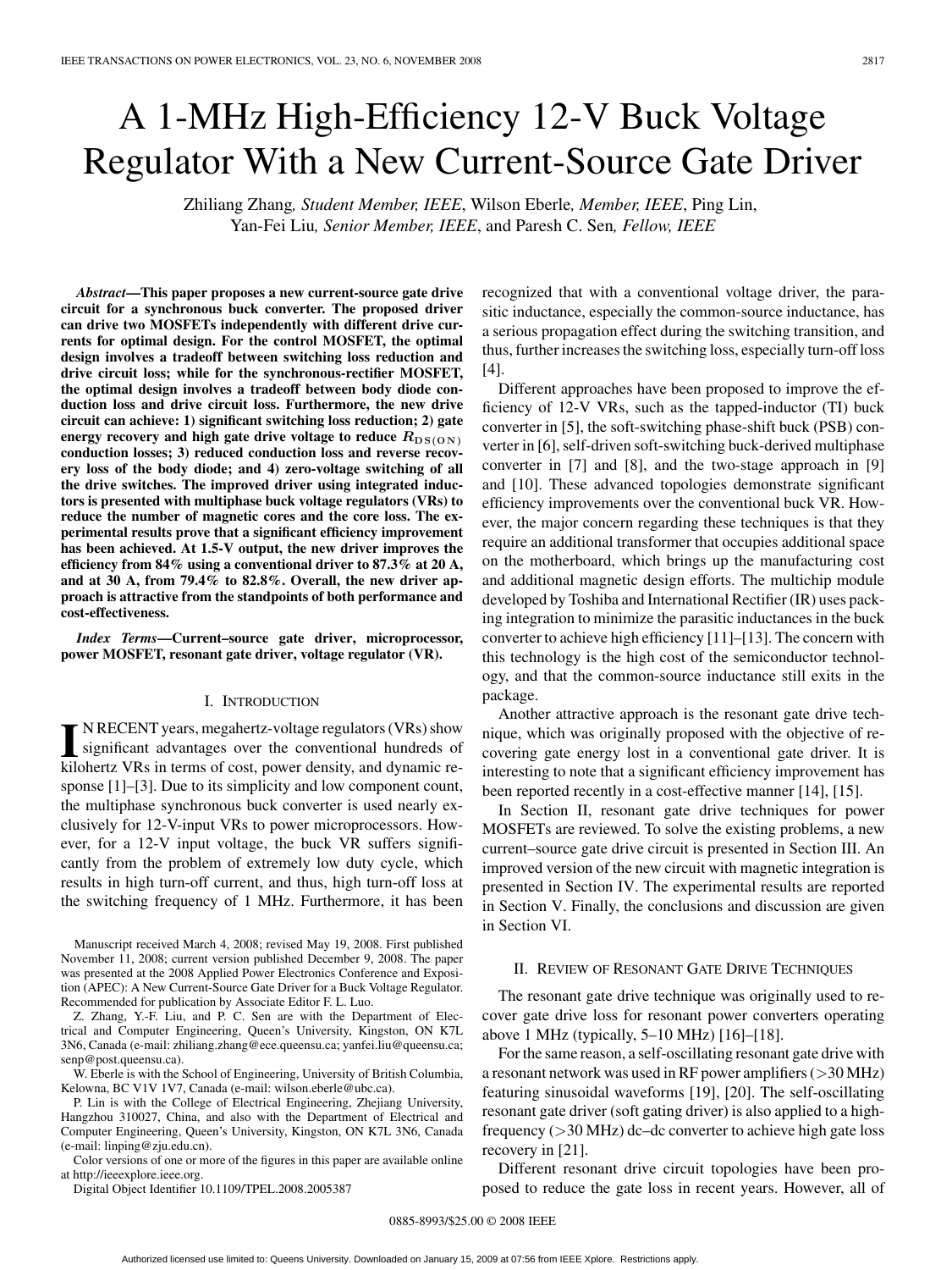them suffer from at least one of the following driver specific problems:

- 1) only suitable for low-side and ground-referenced drives [18]–[27];
- 2) the leakage inductance with a bulky transformer or coupled inductance [24], [26], [28]–[30];
- 3) slow turn-on or turn-off transition times, which increase both conduction and switching losses in the power MOSFET due to the gate drive current beginning at zero current [18], [23]–[26];
- 4) the inability to actively clamp the power MOSFET gate to the drive voltage during the ON time and/or to ground during the OFF time, which can lead to undesired false triggering of the power MOSFET gate, i.e., lack of *Cdv*/*dt* immunity [18], [23]–[28].

The self-driven scheme specially proposed for synchronousrectifier (SR) MOSFETs in [3], [7], and [31] can drive the synchronous MOSFET with high gate drive voltage (e.g., 12 V) to obtain lower  $R_{DS(ON)}$  without excessive gate drive loss using the leakage inductance of the transformer. An assessment of resonant drive techniques for use in low-power dc–dc converters is presented in [32], and a mathematical model is built to estimate the power loss of the drive circuit in [33]. However, these investigations emphasize gate energy savings with the resonant drive and concentrate on the drive topologies. Therefore, they ignore the potential switching loss savings that is much more dominant in megahertz-switching-frequency power converters.

Dual-channel low-side and dual-channel low-side–high-side resonant gate drivers have been proposed in [34]–[36], respectively. The discontinuous current resonant gate driver has also been proposed in [37] and [38]. The key to these drivers' operation is the control of the driver switches to generate either continuous or discontinuous inductor current waveforms, enabling the peak portion of the inductor current to be used to charge/discharge the power MOSFET gate as a near-constant current source. Based on an accurate analytical loss model, a significant reduction of the switching transition time and the switching loss was verified for a 1-MHz buck VR theoretically and experimentally in [14] and [15]. These gate drivers using high-level constant gate currents are also known as current– source drivers (CSDs).

In particular, the CSD, as shown in Fig. 1, for a buck VR presented in [14] and [34], significantly reduces the switching loss since the impact of the parasitic inductances, especially common-source inductance, can be reduced significantly. This gate drive circuit features simplicity, low cost, and efficiency improvement. However, by carefully investigating the equivalent circuits of operation in [34], it is noted that driver circuit in Fig. 1 has several drawbacks.

1) In a buck VR, high drive current is required for the control MOSFET to ensure fast switching speed to reduce switching loss, while low drive current is required for the synchronous MOSFET to achieve gate energy recovery. Therefore, it is beneficial to have different gate drive currents for optimal design. However, this drive circuit can provide only identical drive currents for the two MOSFETs in a buck converter.



Fig. 1. Buck VR with the resonant gate drive circuit.



Fig. 2. Equivalent circuit during switching transition.

- 2) Due to the reverse recovery of the body diode, the switching node has severe oscillation, as shown in Fig. 2. This switching node is actually in series with the level-shift capacitor of the drive circuit, which makes the circuit sensitive to the reverse recovery noise in practical applications.
- 3) The resonant inductor current flows through the control MOSFET and synchronous MOSFET, which causes additional conduction loss.
- 4) To enhance light load efficiency, the switching frequency can be reduced or the diode emulation can be used to turn off the synchronous MOSFET to allow discontinuous conduction mode by detecting when the inductor current reaches zero. However, it is difficult to achieve these advanced features using this drive topology.

In order to solve the earlier problems and improve the driver's performance, a new current-source gate driver is introduced in the next section.

## III. PROPOSED CURRENT-SOURCE GATE DRIVER

One objective of the proposed CSD is to achieve independent drive control for the control and synchronous MOSFETs to achieve optimal performance. For the control MOSFET, the optimal design involves a tradeoff between switching loss and drive circuit loss, while for the SR MOSFET, the optimal design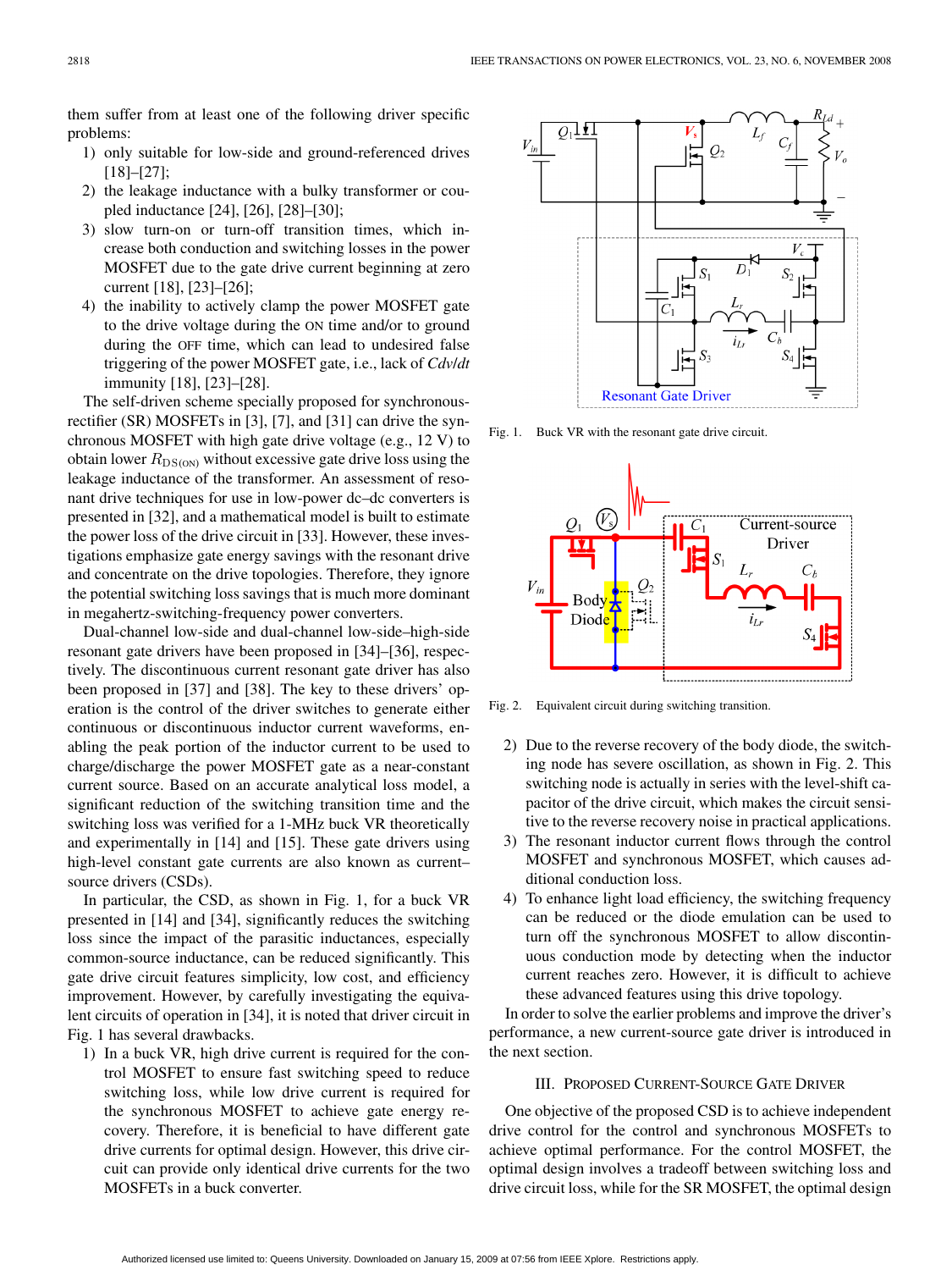

Fig. 3. Buck VR with proposed CSD.



Fig. 4. Key waveforms of the new drive circuit.

involves a tradeoff between body diode conduction loss and drive circuit loss. Moreover, the drive currents should not go through the main power MOSFETs.

All the earlier features can be achieved by the proposed new drive circuit, as shown in the dotted area in Fig. 3, where  $Q_1$  is the control MOSFET and  $Q_2$  is the synchronous MOSFET in a buck converter. Fig. 4 gives the key waveforms.

## *A. Principle of Operation*

In Fig. 3, there are two sets of the drive circuits (CSD  $#1$  and  $CSD \#2$ ), and each of them has the structure of the half-bridge topology, consisting of drive MOSFETs  $S_1$ ,  $S_2$ ,  $S_3$ , and  $S_4$ , respectively.

It is noted that the drive MOSFETs  $(S_1-S_4)$  are similar to those in a conventional driver IC, which means  $S_1 - S_1$  can also be easily implemented in a driver IC with standard CMOS technology to achieve low profile and high power density with lowfootprint packages, such as the small-outline IC (SOIC) package or quad-flat no-lead (QFN) package, which are pin-to-pin compatible with the conventional driver IC. The new current–source gate driver circuit is analyzed with discrete components, and the timing is tuned using a digital complex programmable logic device (CPLD). If the drive circuit is integrated into an IC chip, the circuit timing can also be optimized.

As illustrated in Fig. 4,  $S_1$  and  $S_2$  are switched out of phase with complimentary control to drive  $Q_1$ , while  $S_3$  and  $S_4$  are switched out of phase with complimentary control to drive  $Q_2$ . With complimentary control, all the drive switches can achieve zero-voltage switching  $(ZVS)$ . Driver  $\#1$  can also be regarded as a level-shift version of driver  $#2$ .  $V_{c1}$  and  $V_{c2}$  are the drive voltages, and they could use the same or independent drive voltages if desired. The diode  $D_f$  provides the path to charge  $C_f$  to the voltage of the drive voltage  $V_{c2}$ .  $C_{b1}$  and  $C_{b2}$  are the blocking capacitors.

There are six switching modes in a switching period and the equivalent circuits are given in Fig. 5 accordingly.  $D_1$  –  $D_4$  are the body diodes and  $C_1 - C_4$  are the intrinsic drain-tosource capacitors of  $S_1 - S_4$ , respectively.  $C_{gs1}$  and  $C_{gs2}$  are intrinsic gate-to-source capacitors of  $Q_1$  and  $Q_2$ , respectively. The switching transitions of charging and discharging  $C_{gs1}$  and  $C_{gs2}$  are during the interval in  $[t_0, t_2]$  and  $[t_3, t_5]$ . The peak currents  $i_{G_2Q_1}$  and  $i_{G_2Q_2}$  during  $[t_0, t_2]$  and  $[t_3, t_5]$  are constant during switching transition, which ensures fast charging and discharging of the MOSFET  $Q_1$  gate capacitor including the miller capacitor.

- 1) *Mode 1*  $[t_0, t_1]$  [Fig. 5 (a)]: Prior to  $t_0$ ,  $S_2$  and  $S_3$  conduct and the inductor current  $i_{Lr1}$  increases in the positive direction, while  $i_{\text{Lr2}}$  increases in the negative direction.  $Q_2$  is ON. At  $t_0$ ,  $S_3$  turns off.  $i_{Lr2}$  charges  $C_3$  and discharges  $C_4$  plus  $C_{gs2}$  simultaneously. Due to  $C_3$  and  $C_4$ ,  $S_3$  achieves zero-voltage turn off. The voltage of  $C_3$  rises linearly and the voltage of  $C_4$  decays linearly.
- 2) *Mode* 2  $[t_1, t_2]$  [Fig. 5 (b)]: At  $t_1$ ,  $v_{c3}$  rises to  $V_{c1}$  and  $v_{c4}$  decays to zero. The body diode  $D_4$  conducts and  $S_4$ turns on with zero-voltage condition. The gate-to-source voltage of  $Q_2$  is clamped to ground through  $S_4$ . At  $t_1, S_2$ turns off.  $i_{\text{Lr1}}$  charges  $C_2$  plus the input capacitor  $C_{gs1}$ and discharges  $C_1$  simultaneously. Due to  $C_1$  and  $C_2$ ,  $S_2$ is zero-voltage turn off. The voltage of  $C_2$  rises linearly and the voltage of  $C_1$  decays linearly.
- 3) *Mode 3*  $[t_2, t_3]$  [Fig. 5 (c)]: At  $t_2$ ,  $v_{c2}$  rises to  $V_{c2}$  and  $v_{c1}$  decays to zero. The body diode  $D_1$  conducts and  $S_1$ turns on under zero-voltage condition. The gate-to-source voltage of  $Q_1$  is clamped to  $V_{c2}$  through  $S_1$ .  $i_{Lr1}$  and  $i_{Lr2}$ decrease.
- 4) *Mode 4*  $[t_3, t_4]$  [Fig. 5 (d)]: Before  $t_3$ ,  $i_{Lr1}$  and  $i_{Lr2}$ changed polarity. At  $t_3$ ,  $S_4$  and  $S_1$  turns off.  $i_{Lr2}$  charges  $C_4$  plus  $C_{gs2}$  and discharges  $C_3$ . Due to  $C_3$  and  $C_4$ ,  $S_4$ achieves zero-voltage turn off. The voltage of  $C_4$  rises linearly and the voltage of  $C_3$  decays linearly.  $i_{Lr1}$  charges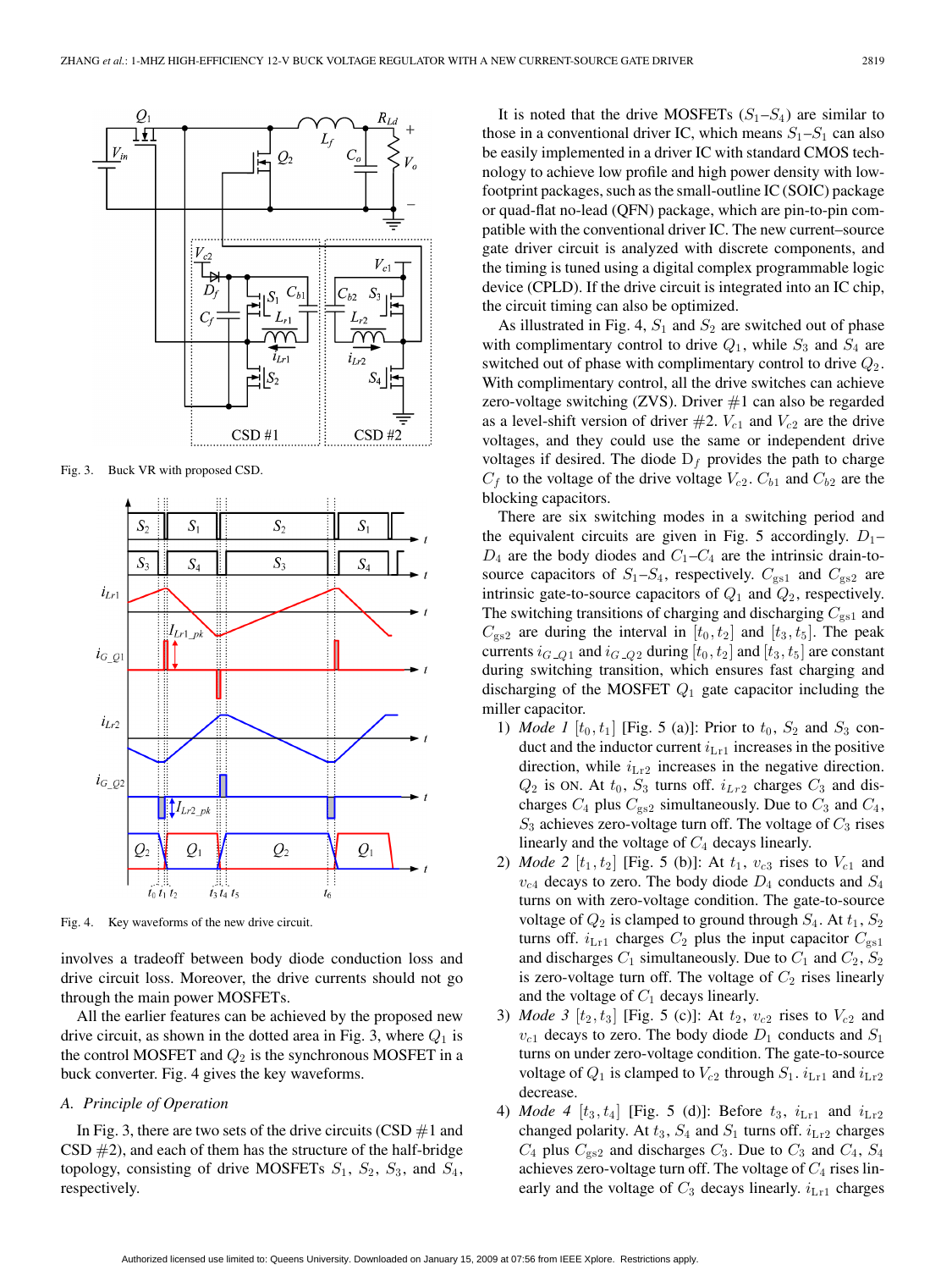

Fig. 5. Equivalent circuits of operation. (a)  $[t_0, t_1]$ . (b)  $[t_1, t_2]$ . (c)  $[t_2, t_3]$ . (d)  $[t_3, t_4]$ . (e)  $[t_4, t_5]$ . (f)  $[t_5, t_6]$ .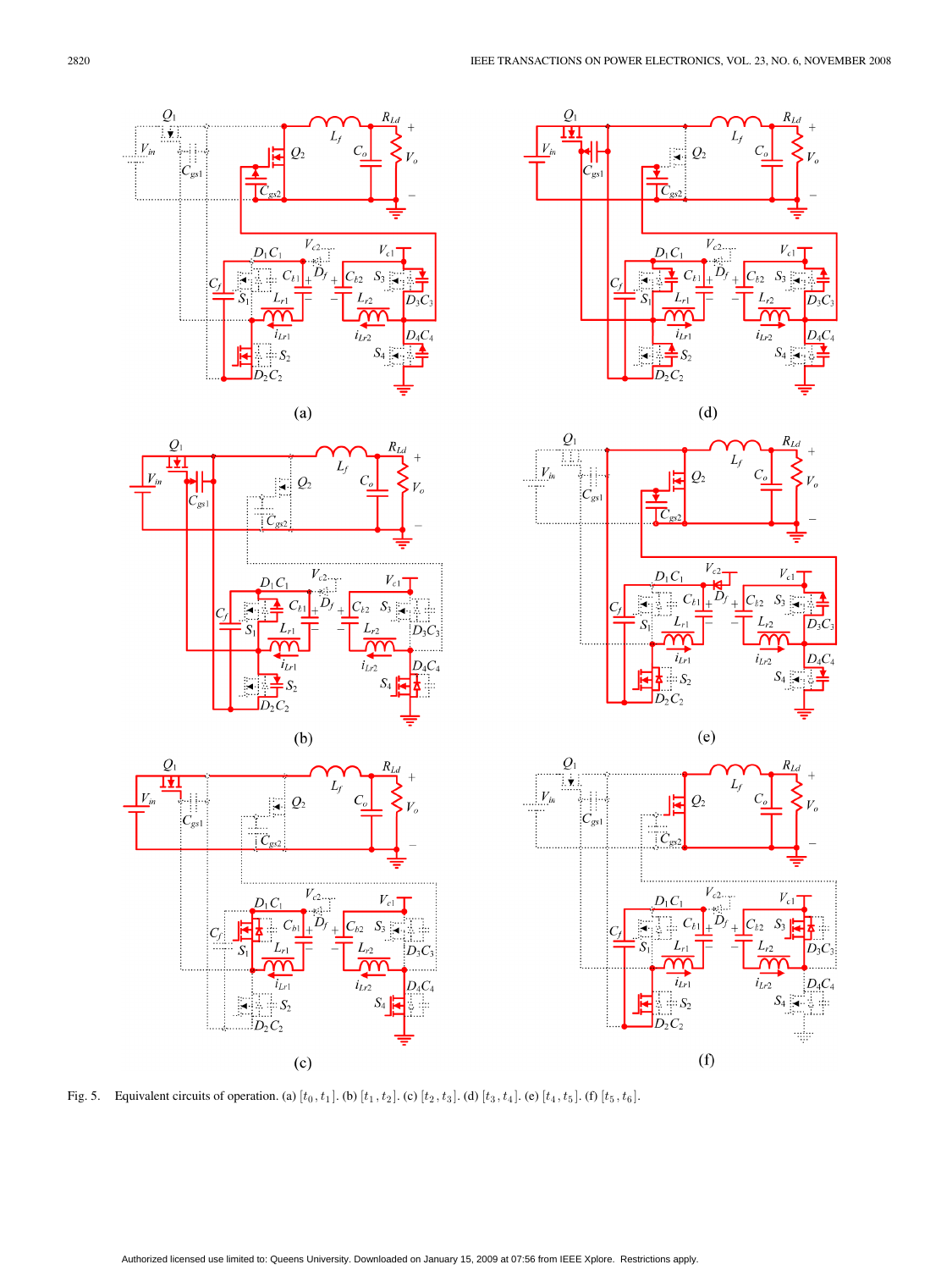$C_1$  and discharges  $C_2$  plus  $C_{gs1}$  simultaneously. Due to  $C_1$  and  $C_2$ ,  $S_1$  achieves zero-voltage turn off.

- 5) *Mode* 5  $[t_4, t_5]$  [Fig. 5(e)]: At  $t_4$ ,  $v_{c1}$  rises to  $V_{c2}$  and  $v_{c2}$ decays to zero. The body diode  $D_2$  conducts and  $S_2$  turns on with zero voltage. The gate-to-source voltage of  $Q_1$  is clamped to zero through  $S_2$ .
- 6) *Mode* 6  $[t_5, t_6]$  [Fig. 5 (f)]: At  $t_5$ ,  $v_{c4}$  rises to  $V_{c1}$  and  $v_{c3}$ decays to zero. The body diode  $D_3$  conducts and  $S_3$  turns on with zero voltage. The gate-to-source voltage of  $Q_2$  is clamped to  $V_{c1}$  through  $S_3$ .

## *B. Advantages of the Proposed Current-Source Gate Driver*

The advantages of the new drive circuit are highlighted as follows.

*1) Significant Reduction of the Switching Transition Time and Switching Loss:* During the switching transition  $[t_1, t_2]$  and  $[t_3, t_4]$  (see Fig. 4), the proposed CSD uses the peak portion of the resonant inductor current to drive the control MOSFET and absorbs the common-source inductance. This significantly reduces the propagation impact of the parasitics during the switching transition, which leads to a reduction of the switching transition time and the switching loss.

*2) Gate Energy Recovery:* CSDs, using an inductor as a current source, store energy in the inductance, which can be recovered to the driver supply voltage rail. In the proposed driver, the inductor returns its stored energy to the line during intervals  $[t_0, t_2]$  for the SR MOSFET  $Q_2$ . Energy is also returned to the driver supply during the corresponding time intervals for the control MOSFET  $Q_1$ . Owing to gate energy recovery, high gate drive voltage can be used to further reduce  $R_{DS(ON)}$  conduction losses.

*3) Reduced SR Body Diode Conduction:* Quick switching is also beneficial to minimize the dead time between the control and SR MOSFETs. As the gate-source voltage rises from the plateau voltage to  $V_{\text{cc}}$ , the  $R_{\text{DS(ON)}}$  of the SR is decreasing. Quick switching enables a fast transition to the minimum value of  $R_{\text{DS(ON)}}$  at  $v_{\text{gs}} = V_{\text{cc}}$ . This results in conduction loss savings and reverse recovery loss in the body diode of the SR MOSFET.

*4) ZVS of the Drive Switches:* Through the mode analysis, it is noted that all of the drive switches are able to achieve ZVS, which is beneficial for high frequency (i.e.,  $>1$  MHz).

*5) High Noise Immunity:* With the new drive circuit, the gate terminals of the buck MOSFETs  $(Q_1 \text{ and } Q_2)$  are clamped to either the drive voltage source via a low-impedance path  $(S_1$  and  $S_3$  with fairly small  $R_{DS(ON)}$  or their source terminals  $(S_2 \text{ and } S_4)$ . This offers high noise immunity and leads to the alleviation of *dv*/*dt* effect to prevent *Cdv*/*dt* induced turn-on of the SR MOSFET.

### *C. Drive Circuit Loss Analysis*

The two CSDs have similar driver losses, except that each operates with different peak inductor currents. With CSD  $#1$ , the drive loss includes: 1) the resistive loss and gate drive loss of drive switches  $S_1 - S_2$ ; 2) the loss of the resonant inductor  $L_{r1}$ ; and 3) the resistive loss caused by the internal gate mesh resistance of the power MOSFETs.

Using volt·seconds balance across the resonant inductor, the dc voltage  $v_{\text{cb1}}$  across the blocking capacitor  $C_{b1}$  is given by

$$
v_{\text{Cb1}} = (1 - D)V_{c2} \tag{1}
$$

where  $D$  is the duty cycle of  $S_1$  and  $V_{c2}$  is the drive voltage. The blocking capacitor value is found using

$$
C_{b1} = \frac{I_{Lr1-pk}}{4kV_{c1}f_s}
$$
 (2)

where k is the percent ripple on  $C_{b1}$  and  $f_s$  is the switching frequency. For example, for  $V_{c1} = 7$  V,  $I_{Lr1}$ <sub>-pk</sub> = 1.5 A,  $k = 5\%$ , and  $f_s = 1$  MHz, then  $C_{b1} = 1.0 \mu$ F should be used.

The relationship of the inductor value  $L_{r1}$  and the peak inductor current  $I_{Lr1-pk}$  is given by

$$
L_{r1} = \frac{V_{c1}D(1 - D)}{2I_{\text{Lr1}}Rf_s}.
$$
 (3)

By choosing the proper peak inductor current (i.e., drive current for the power MOSFET), the resonant inductor value can be obtained using (3).

As observed from the principle of operation in Fig. 4, the peak current  $I_{Lr1-pk}$  of the resonant inductor  $L_{r1}$  is the actual gate drive current for the power MOSFET and can be regarded as a constant current source. Therefore, the higher the  $I_{Lr1}$ <sub>-pk</sub> is, the shorter the switching transition time is, and thus, more switching loss can be reduced. On the other hand, higher  $I_{\text{Lr1-pk}}$  results in a larger rms value of the inductor circulating current  $i_{\text{Lr1}}$ , which increases the circulating current conduction loss in the drive circuit, and therefore, decreases the gate energy recovery. Therefore, it is critical to decide  $I_{Lr1}$ <sub>pk</sub> properly so that the maximum loss savings can be achieved. The optimal design to choose  $I_{Lr1-pk}$  is given in Section III-D.

The inductor current waveform in Fig. 4 can be regarded as a triangular waveform since the charging/discharging time  $[t_0, t_2]$ and  $[t_3, t_5]$  are small and can be neglected. Therefore, the rms value of the inductor current  $I_{Lr1\_rms}$  is  $I_{Lr1\_pk}/\sqrt{3}$ .

The rms current flowing through  $S_1$  is given by

$$
I_{s1\text{.\,rms}} = I_{\text{Lrl}\text{.\,pk}} \sqrt{\frac{D}{3}}.\tag{4}
$$

The rms current flowing through  $S_2$  is given by

$$
I_{s2\text{.rms}} = I_{\text{Lrl\_pk}} \sqrt{\frac{1-D}{3}}.
$$
 (5)

Assuming that the same MOSFETs are used for  $S_1$  and  $S_2$ , the conduction loss in  $S_1$  and  $S_2$  is expressed as

$$
P_{\text{cond}} = I_{s1 \text{ \_\,}}^2 R_{\text{ds(ON)}} + I_{s2 \text{ \_\,}}^2 R_{\text{ds(ON)}}.
$$
 (6)

Substituting (4) and (5) into (6) yields

$$
P_{\text{cond}} = \frac{1}{3} I_{\text{Lr1}}^2_{\text{pk}} R_{\text{ds(ON)}}.
$$
 (7)

The copper loss in the inductor is expressed as

$$
P_{\text{copper}} = R_{\text{ac}} I_{\text{Lr1\_rms}}^2 \tag{8}
$$

where  $R_{ac}$  is the ac resistance of the inductor winding and  $I_{\text{Lr1\_rms}}$  is the rms value of the inductor current.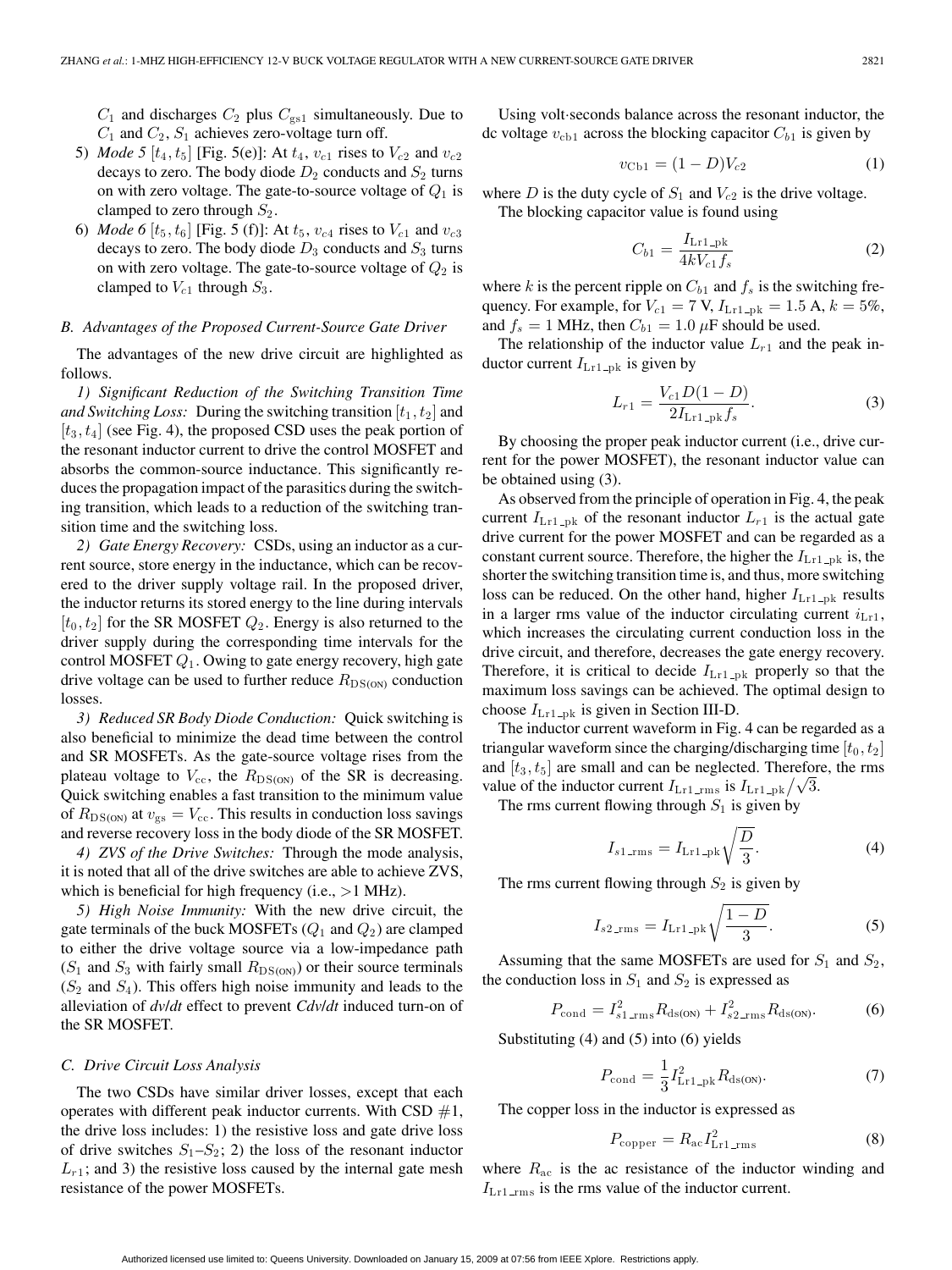The loss  $P_{\text{core}}$  can be calculated using

$$
P_{\text{core}} = K_1 f^x B^y V_e \tag{9}
$$

where  $K_1$  is a constant for core material, f is the frequency, B is the peak flux density,  $x$  is the frequency exponent,  $y$  is the flux density exponent, and  $V_e$  is the effective core volume [39]. These parameters are unique to each core material, which is usually provided by the inductor suppliers. In our case, since the inductor used in the experiment is the DO1608C series from Coilcraft,  $P_{\text{core}}$  can be estimated as 0.08 W through the Webbased inductor core calculator.

The total inductor loss is given by

$$
P_{\text{ind}} = P_{\text{copper}} + P_{\text{core}}.\tag{10}
$$

Both the charge and discharge currents flow through the internal gate mesh resistance  $R_G$  of the power MOSFET, and therefore, cause resistive loss.

The total loss dissipated in the internal resistance of  $Q_1$  during turn-on  $(t_{\text{ON1}})$  and turn-off  $(t_{\text{OFF1}})$  is expressed as

$$
P_{\rm RG} = R_{G1} I_{\rm Lr\_pk1}^2 (t_{\rm ON1} + t_{\rm OFF1}) f_s \tag{11}
$$

where  $R_{G1}$  is the internal gate resistors of  $Q_1$ .

The gate loss in  $S_1$  and  $S_2$  is given by

$$
P_{\text{gate}} = 2Q_{g,s} V_{\text{gs}\_s} f_s \tag{12}
$$

where  $Q_{g,s}$  is the total gate charge of a drive switch and  $V_{gs,s}$ is the drive voltage, which is typically 5 V.

Therefore, the total loss in CSD  $#1$  is given by

$$
P_{\text{Dirive}} = P_{\text{cond}} + P_{\text{ind}} + P_{\text{RG}} + P_{\text{gate}}.
$$
 (13)

## *D. Optimal Design*

One advantage of this new drive circuit is that it can drive the control and synchronous MOSFET independently with different gate currents to achieve an optimized design.

For the control MOSFET  $Q_1$ , optimal design involves a tradeoff between the switching loss and the drive circuit loss. Following the optimal design procedure using the analytical loss model in [14], the gate drive current can be decided. The sum of the switching loss and drive circuit loss can be plotted as  $P_{Q1\_{\text{Optimal}}},$  and the optimal gate current  $I_{G\_{Q1}}$  can be determined from the graph (at the minimum point of  $P_{Q1\_{\text{Optimal}}}.$ For the given application and parameters in Section V, the curves are given in Fig. 6, where the optimal gate current is 1.5 A and the resonant inductor value is 1.0  $\mu$ H using (3). In this example,  $P<sub>switching</sub> = 2.3 W and P<sub>Dirive</sub> = 0.5 W.$ 

The synchronous MOSFET  $Q_2$  operates with ZVS since its output capacitance is discharged to zero voltage before it turns on. Therefore, for the synchronous MOSFET, optimal design involves a tradeoff between the body diode conduction loss and gate drive loss.

The body diode conduction loss can be estimated as

$$
P_{\text{body}\_\text{Q2}} = V_{\text{body}\_\text{Q2}} I_o f_s t_{\text{body}} \tag{14}
$$

where  $t_{\text{body}}$  is the body diode conduction time, which can be estimated using (15). Equation (15) assumes that the body diode conducts during the interval when the gate voltage is between



Fig. 6. Optimization curves for the control MOSFET  $Q_1$ : power loss versus gate current.



Fig. 7. Optimization curves for the synchronous MOSFET  $Q_2$ : power loss versus gate current.

the threshold and until the gate voltage is large enough so that the  $R_{DS(ON)}$  of the synchronous MOSFET is less than about 20 mΩ, which means that the voltage drop across the channel is less than the body diode drop. The values for  $Q_{g\_Q2}$  ( $V_{20 \text{ m}\Omega}$ ) and  $Q_{q_2Q2}(V_{th_2Q2})$  can be estimated using the MOSFET manufacturer datasheets

$$
t_{\rm body} = 2 \left[ \frac{Q_{gQ2}(V_{20\,\rm m\Omega}) - Q_{gQ2}(V_{\rm thQ2})}{I_{gQ2}} \right].
$$
 (15)

Using  $P_{\text{Drive}}$  given in (13) and  $P_{\text{body} = Q2}$  given in (14), the sum of the two loss components can be plotted as  $P_{Q2\_{\text{Optimal}}}$ and the optimal gate current  $I_{G-Q2}$  can be determined from the graph (at the minimum point of  $P_{Q2\_{\text{Optimal}}}.$  For the given application and parameters in the Section V, the curves are given in Fig. 7, where the optimal gate current is 1.1 A and the resonant inductor value is 1.2  $\mu$ H by using (3). In this example,  $P_{\text{Drive}} = 0.33 \text{ W}, P_{\text{body Q2}} = 0.58 \text{ W}, \text{and } t_{\text{body}} = 27 \text{ ns}.$ 

Fig. 8 illustrates the loss breakdown comparison between the new CSD with the optimal design and the conventional diver. At  $V_o = 1.5$  V,  $I_o = 20$  A, and  $f_s = 1$  MHz, the most significant loss reduction is the switching loss. The turn-on loss is reduced by 0.5 W and the turn-off loss is reduced by 0.7 W. The conduction loss and the body diode loss are also reduced by 0.05 and 0.2 W, respectively. The total loss reduction is 1.45 W.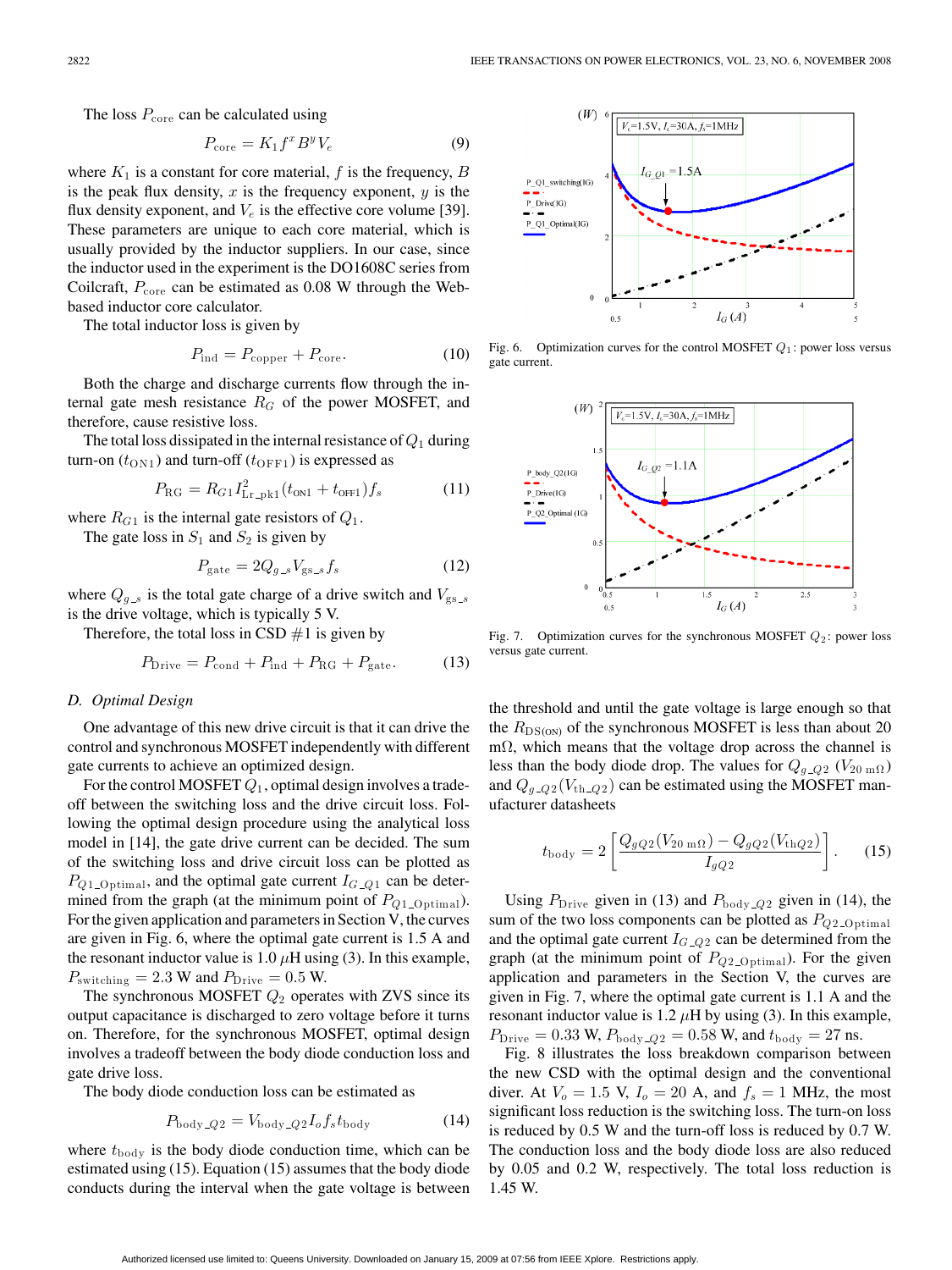

Fig. 8. Loss breakdown between the current-source gate driver and conventional gate driver.



Fig. 9. Bridge leg with the new current-source driver.

### *E. Application Extension*

Half-bridge (HB) converter and full-bridge (FB) converters can achieve ZVS using complimentary control and phase-shift control, respectively. However, turn-off loss still exits and can be high due to the parasitics of the main power MOSFETs. Turnoff loss therefore becomes a concern at megahertz switching frequencies.

It is noted that the proposed gate drive circuit can also be extended to drive two MOSFETs in one leg of the HB or FB topologies to achieve switching loss reduction and gate energy savings at high switching frequencies  $(>1$  MHz), as shown in Fig. 9.

## IV. NEW CURRENT-SOURCE GATE DRIVER WITH INTEGRATED MAGNETICS

It can be observed from the waveforms of two inductor currents  $i_{Lr1}$  and  $i_{Lr2}$  in Fig. 4 that  $i_{Lr1}$  is nearly a mirror image about the time axis of  $i_{Lr2}$ . This provides good ripple cancellation effect of the magnetic flux enabling potential inductors integration.

Fig. 10 shows the proposed current-source gate driver with integrated magnetics. It is noted that the reference voltages of the two drivers do not need to be the same.



Fig. 10. Proposed current-source driver with integrated inductor.



Fig. 11. Integrated inductor structure.



Fig. 12. Flux ripple cancellation effect.

Fig. 11 illustrates an integrated inductor structure for CSD. The two resonant inductors  $(L_{r1}$  and  $L_{r2}$ ) are built on the two outer legs of one  $E-I$  core with different air gaps,  $g_1$  and  $g_2$ , respectively. The fluxes  $\Phi_1$  and  $\Phi_2$  in the two outer legs generated by the two windings flow through the center leg, which is a low-reluctance magnetic path with no air gap. Though  $L_{r1}$ and  $L_{r2}$  are built on the same  $E-I$  core, there is no interaction between the two flux loops of  $\Phi_1$  and  $\Phi_2$ , and there is no coupling effect between  $L_{r1}$  and  $L_{r2}$ . Therefore, the principle of operation of the driver circuits with the integrated inductors do not change; however, the core number is reduced from two to one.

Another benefit of using integrated inductors is that the flux  $\Phi_c$  ( $\Phi_c = \Phi_1 + \Phi_2$ ) in the center leg has smaller ripple due to the flux ripple cancellation effect of the current  $i_{\text{Lr1}}$  and  $i_{\text{Lr2}}$ , as shown in Fig. 12. The smaller flux ripple helps to reduce the core losses in the center leg.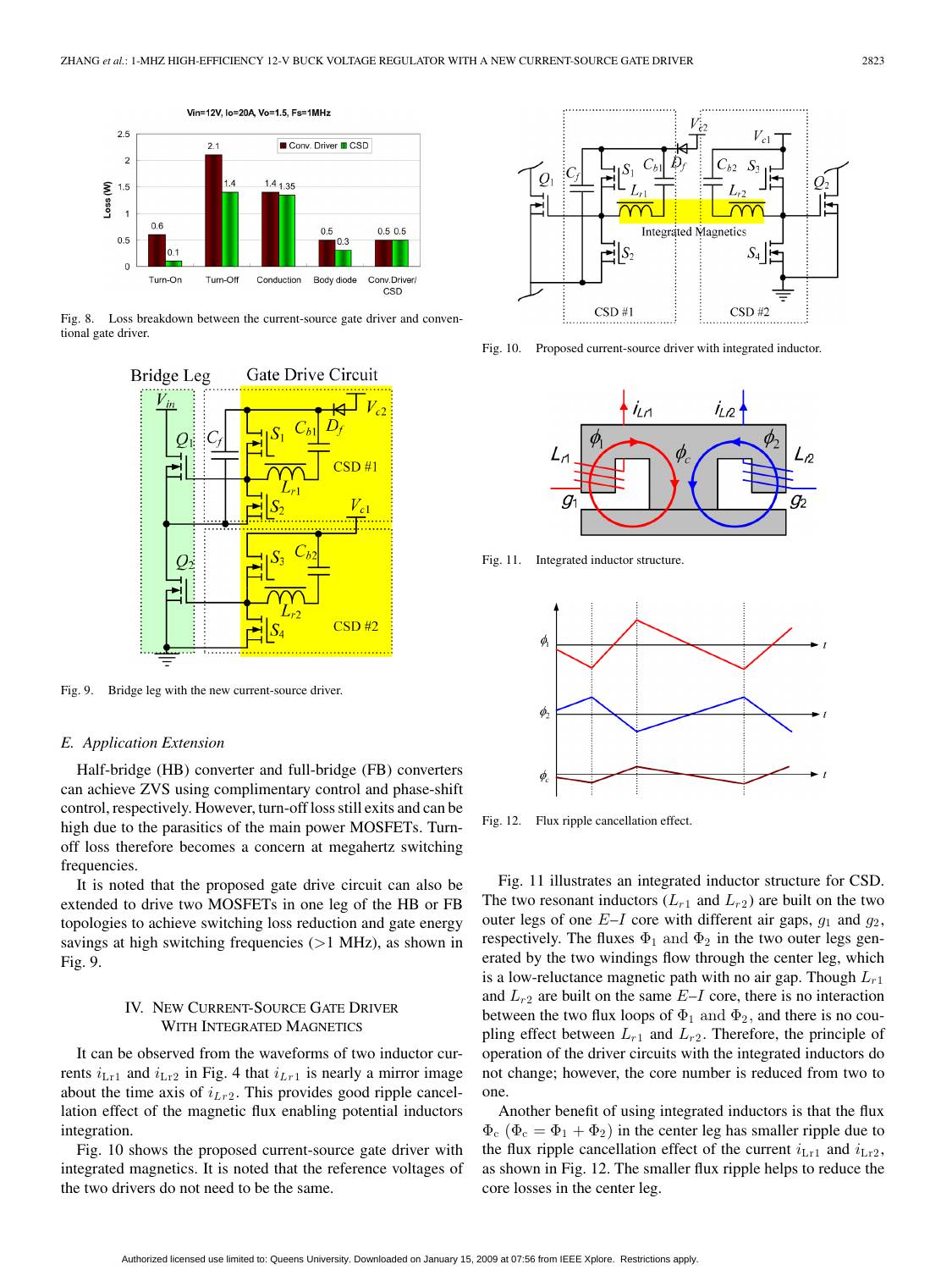

Fig. 13. Prototype photograph of the synchronous buck VR with the proposed current-source gate driver. (a) Top. (b) Bottom.

#### V. EXPERIMENTAL RESULTS AND DISCUSSION

In order to verify the advantages of the new current-source gate drive circuit, a synchronous buck converter with the proposed driver was built. The specifications are as follows: input voltage  $V_{\text{in}} = 12$  V; output voltage  $V_0 = 1.5$  V; output current  $I<sub>o</sub> = 30$  A; switching frequency  $f<sub>s</sub> = 1$  MHz; gate driver voltage  $V_{c1} = V_{c2} = 8$  V. The PCB uses six-layer 2-oz copper. The components used in the circuit are listed as follows.

- 1) Control FET  $Q_1$ : Si7860DP (30-V N-channel,  $R_{DS(ON)} =$ 11 mΩ at  $V_{\text{GS}} = 4.5$  V).
- 2) Synchronous FET  $Q_2$ : Si7336ADP (30-V N-channel,  $R_{\text{DS(ON)}} = 4 \text{ m}\Omega \text{ at } V_{\text{GS}} = 4.5 \text{ V}.$
- 3) Drive MOSFETs  $S_1 S_4$ : FDN335N (20-V N-channel,  $R_{\text{DS(ON)}} = 70 \text{ mA}$  at  $V_{\text{GS}} = 4.5 \text{ V}$ .
- 4) Output filter inductance:  $L_f = 330$  nH ( $R_{dc} = 1.3$  m $\Omega$ , IHLP-5050CE-01, Vishay).
- 5) Resonant inductors:  $L_{r1} = 1 \mu H$  ( $I_{pk1} = 1.5$  A) and  $L_{r2} = 1.2 \,\mu\text{H}$  ( $I_{\text{pk2}} = 1.1 \text{ A}$ ).

A photograph of the synchronous buck VR prototype with the new CSD is provided in Fig. 13. The driver was built using discrete components and an Altera Max II EPM240 CPLD was used to generate the driver gating signals, as shown in Fig. 13(a). The bootstrap and level-shift circuit in [14] were used for the nonground referenced switches. Surface mount (SMT) power inductors (DO1608C series) from Coilcraft are used for the resonant inductors, as shown in Fig. 13(b).

Waveforms of the gate drive signals  $v_{gs_2Q1}$  (control MOSFET) and  $v_{gs_02}$  (synchronous MOSFET) are provided in Fig. 14. The zoomed waveforms are shown in Fig. 15. It is observed that the dead time between two gate signals is minimized to reduce the body diode conduction. It is noted that additional fixed dead time can be set to account for the threshold voltage variation at high temperature. Moreover, with full integration of the drive circuit into a drive IC, adaptive control or predictive control using logic monitoring circuitry can be used.

It is also observed that  $v_{\rm gs, Q1}$  is smooth and no miller plateau is observed since the miller charge is removed quickly due to the constant charging/discharging current. It is also noted that due to the gate energy recovery, 8-V drive voltage is used to reduce the  $R_{\text{DS(ON)}}$  by 25% compared to 5-V drive voltage. This translates into a reduction of the conduction loss by 25%.

Waveforms of the resonant inductor currents  $i_{\text{Lr1}}$  and  $i_{\text{Lr2}}$  are illustrated in Fig. 16 for the prototype with discrete inductors. It



Fig. 14. Gate signals  $v_{\text{gs}\text{-}Q1}$  (control FET) and  $v_{\text{gs}\text{-}Q2}$  (synchronous FET).



Fig. 15. Zoomed gate signals  $v_{\text{gs}\text{-}Q1}$  (control FET) and  $v_{\text{gs}\text{-}Q2}$  (synchronous FET).

is observed that for the control MOSFET, the optimal value of drive current  $i_{Lr1}$  is 1.5 A, while for the synchronous MOSFET, the optimal value of drive current  $i_{\text{Lr2}}$  is 1.1 A.

Waveforms of the resonant inductor currents  $i_{Lr1}$  and  $i_{Lr2}$  are illustrated in Fig. 17 for the prototype with integrated inductors. It is observed that the mirror relationship between  $i_{\text{Lr1}}$  and  $i_{\text{Lr2}}$ leads to the feasibility of inductor integration and lower core loss due to the magnetic flux cancellation effect. In addition, the integrated inductor does not change the operation of the drive circuits.

A benchmark synchronous buck converter with a UCC27222 conventional gate driver was built. The same parameters are used as the current-source gate driver. Fig. 18 illustrates the measured efficiency comparison for the current-source gate driver and the conventional gate driver at 1.5-V output. It is observed that at 20 A, the efficiency is improved from 84% to 87.3% (an improvement of 3.3%), and at 30 A, the efficiency is improved from 79.4% to 82.8% (an improvement of 3.4%). The CSD with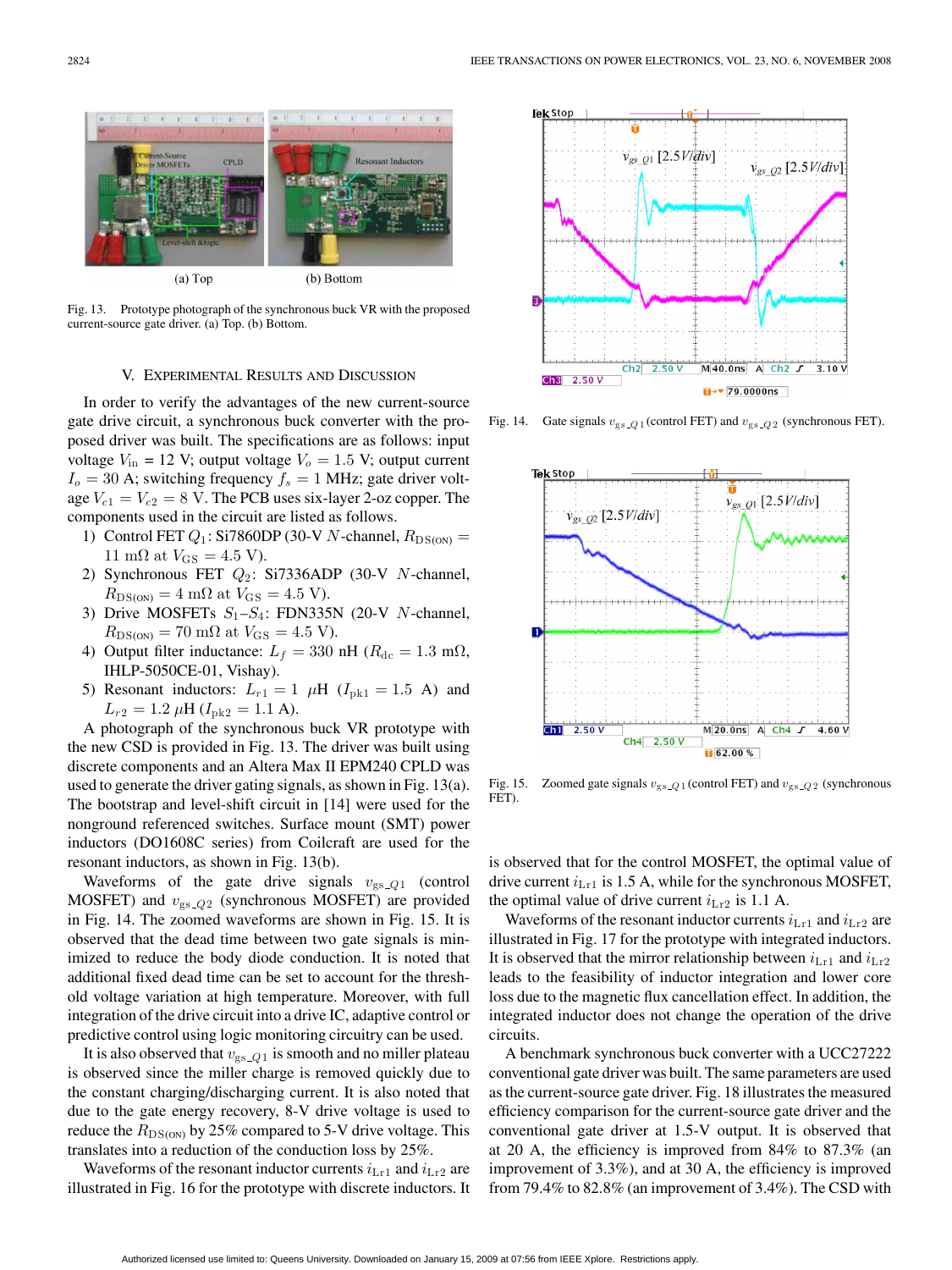

Fig. 16. Waveforms of resonant inductor currents (discrete resonant inductors).



Fig. 17. Waveforms of resonant inductor currents (with magnetic integration).



Fig. 18. Efficiency comparison at 1.5 V/30 A/1 MHz.

one integrated inductor achieves similar efficiency to the driver with two discrete inductors.

Fig. 19 shows the converter power loss comparison for the resonant gate driver and the conventional driver. It is noted that at a 30-A load, the proposed current-source gate driver saves approximately 2.2 W (a reduction of 23%) compared



Fig. 19. Power loss comparison at 1.5-V/ 30-A condition. (Top) Conventional driver (Conv). (Bottom) CSD.



Fig. 20. Efficiency at different output voltages.

to the conventional driver. This loss savings is significant for multiphase VRs. For example, for a five-phase VR, the total loss savings would be 11 W.

Another interesting observation is that if the power loss per phase is limited to 9.5 W, the buck converter with conventional gate drive can only provide 26-A output current, while the buck converter with the current-source gate driver can provide 30 A (an improvement of 15%). In other words, if the total output current is 120 A, we need five phases (120 A/26 A per phase) for the conventional gate driver and only four phases (120 A/30 A per phase) for the current source driver. This yields a significant potential cost savings and space savings enabling high power density.

Fig. 20 shows the measured efficiency for the CSD at different output voltages as a function of load current. It is observed that at 1.0 V/30 A, the efficiency is 79.2%, which is almost the same as 79.4% of the conventional driver at 1.5 V/30 A (see Fig. 18). Therefore, the output voltage can be reduced from 1.5 to 1.0 V using the CSD without an efficiency penalty. This is important since the VR output voltage is reducing to approach sub-1-V in the near future.

### VI. CONCLUSION

In this paper, a new current-source MOSFET gate drive circuit was proposed for a synchronous buck converter. The proposed gate driver is able to drive the control and the synchronous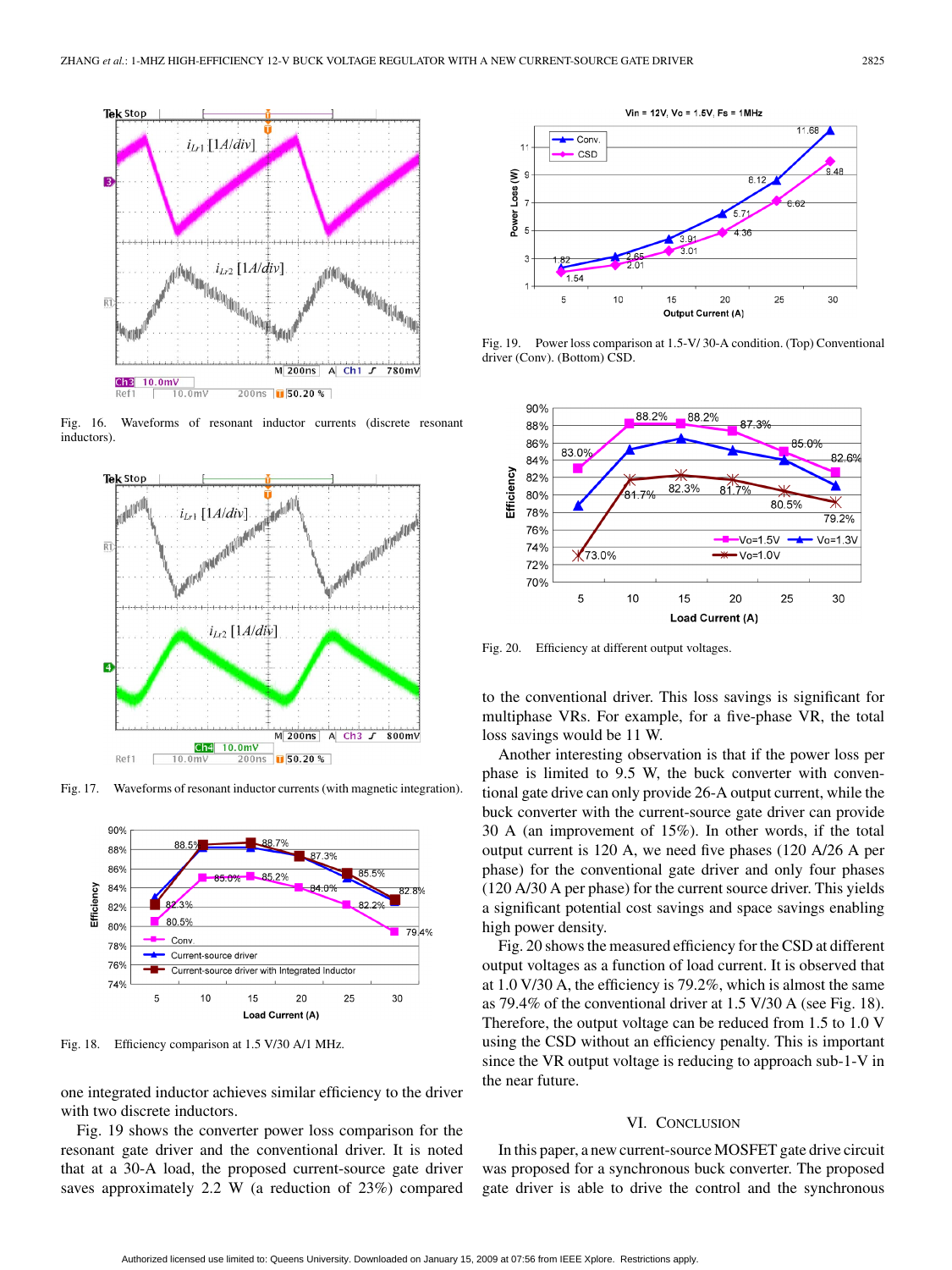MOSFET independently with different drive currents, enabling optimal design.

The new drive circuit maintains the following advantages: 1) significant switching loss reduction; 2) gate energy recovery; 3) reduced conduction loss and reverse recovery loss of the body diode; and 4) ZVS for the driver switches. The improved CSD using integrated inductors was also presented to reduce the magnetic core count and the core loss due to magnetic flux cancellation.

The new drive circuit can also be used to drive the two MOSFETs in one leg of an HB converter or an FB converter to further reduce the turn-off loss at megahertz switching frequencies.

Experimental results demonstrate the advantages of the new drive circuit. A significant efficiency improvement has been achieved. At 1.5-V output, the new driver improves the efficiency from 84% using a conventional driver to 87.3% (an improvement of 3.3%) at 20 A, and at 30 A, from 79.4% to 82.8% (an improvement of 3.4%).

#### **REFERENCES**

- [1] Y. Ren, K. Yao, M. Xu, and F. C. Lee, "Analysis of the power delivery path from the 12-V VR to the microprocessor," *IEEE Trans. Power Electron.*, vol. 19, no. 6, pp. 1507–1514, Nov. 2004.
- [2] L. Huber, K. Hsu, M. M. Jovanovic, D. J. Solley, G. Gurov, and R. M. Porter, "1.8-MHz, 48-V resonant VRM: Analysis, design, and performance evaluation," *IEEE Trans. Power Electron.*, vol. 21, no. 1, pp. 79–88, Jan. 2006.
- [3] M. Xu, Y. Ren, J. Zhou, and F. C. Lee, "1-MHz self-driven ZVS fullbridge converter for 48-V power pod and dc/dc brick," *IEEE Trans. Power Electron.*, vol. 20, no. 6, pp. 997–1006, Sep. 2005.
- Y. Ren, M. Xu, J. Zhou, and F. C. Lee, "Analytical loss model of power MOSFET," *IEEE Trans. Power Electron.*, vol. 21, no. 2, pp. 310–319, Mar. 2004.
- [5] K. Yao, M. Ye, M. Xu, and F. C. Lee, "Tapped-inductor buck converter for high-step-down dc–dc conversion," *IEEE Trans. Power Electron.*, vol. 20, no. 4, pp. 775–780, Jul. 2005.
- [6] J. Wei and F. C. Lee, "Two novel soft-switched, high frequency, high-efficiency, non-isolated voltage regulators—The phaseshift buck converter and the matrix-transformer phase-buck converter," *IEEE Trans. Power Electron.*, vol. 20, no. 2, pp. 292–299, Mar. 2005.
- [7] J. Zhou, M. Xu, J. Sun, and F. C. Lee, "A self-driven soft-switching voltage regulator for future microprocessors," *IEEE Trans. Power Electron.*, vol. 20, no. 4, pp. 806–814, Jul. 2005.
- [8] A. Ball, D. Sterk, and F. C. Lee, "The combination of thermal and electrical improvements in a 1U 100 A VRM," in *Proc. IEEE Power Electron. Spec. Conf.*, 2007, pp. 15–20.
- Y. Ren, M. Xu, K. Yao, Y. Meng, and F. C. Lee, "Two-stage approach for 12-VR," *IEEE Trans. Power Electron.*, vol. 19, no. 6, pp. 1498–1506, Nov. 2004.
- [10] Y. Ren, M. Xu, Y. Meng, and F. C. Lee, "12 V VR efficiency improvement based on two-stage approach and a novel gate driver," in *Proc. IEEE Power Electron. Spec. Conf.*, 2005, pp. 2635–2641.
- [11] Y. Kawaguchi, T. Kawano, S. Ono, A. Nakagawa, and H. Takei, "Design for efficiency improvement and future prediction in multi chip module for dc–dc converter," in *Proc. IEEE Power Electron. Spec. Conf.*, 2006, pp. 1–6.
- [12] IRDCiP2003A-C: 1 MHz, 160 A, synchronous buck converter using iP2003A, Application note from international rectifier. (2004). [Online]. Available: www.irf.com/technical-info/refdesigns/irdcip2003a-c.pdf
- [13] Synchronous buck multiphase optimized LGA power block, product datasheet from international rectifier. (2005). [Online]. Available: www.irf.com/product-info/datasheets/data/ip2003a.pdf
- Z. Zhang, W. Eberle, Z. Yang, Y. F. Liu, and P. C. Sen, "Optimal design of resonant gate driver for buck converter based on a new analytical loss model," *IEEE Trans. Power Electron.*, vol. 23, no. 2, pp. 653–666, Mar. 2008.
- [15] W. Eberle, Z. Zhang, Y. F. Liu, and P. C. Sen, "A high efficiency synchronous buck VRM with current source gate driver," in *Proc. IEEE Power Electron. Spec. Conf.*, 2007, pp. 21–27.
- [16] W. A. Tabisz and F. C. Lee, "Zero-voltage-switching multiresonant technique—A novel approach to improve performance of high-frequency quasi-resonant converters," *IEEE Trans. Power Electron.*, vol. 4, no. 4, pp. 450–458, Oct. 1989.
- [17] D. Maksimovic and S. Cuk, "Constant-frequency control of qusi-resonant converters," *IEEE Trans. Power Electron.*, vol. 6, no. 1, pp. 141–150, Jan. 1991.
- [18] W. A. Tabisz, P. M. Gradzki, and F. C. Lee, "Zero-voltage-switched quasi-resonant buck and flyback converters-experimental results at 10 MHz," *IEEE Trans. Power Electron.*, vol. 4, no. 2, pp. 194–204, Apr. 1989.
- [19] J. M. Rivas, R. S. Wahby, J. S. Shafran, and D. J. Perreault, "New architectures for radio-frequency dc–dc power conversion," *IEEE Trans. Power Electron.*, vol. 21, no. 2, pp. 380–393, Mar. 2006.
- [20] Y. Han, O. Leitermann, D. A. Jackson, J. M. Rivas, and D. J. Perreault, "Resistance compression networks for radio-frequency power conversion," *IEEE Trans. Power Electron.*, vol. 22, no. 1, pp. 41–53, Mar. 2007.
- [21] J. R. Warren, K. A. Rosowski, and D. J. Perreault, "Transistor selection and design of a VHF dc–dc power converter," *IEEE Trans. Power Electron.*, vol. 23, no. 1, pp. 27–37, Jan. 2008.
- [22] D. Maksimovic, "A MOS gate drive with resonant transitions," in *Proc. IEEE Power Electron. Spec. Conf.*, 1991, pp. 527–532.
- [23] H. L. N. Wiegman, "A resonant pulse gate drive for high frequency applications," in *Proc. IEEE Power Electron. Spec. Conf.*, 1992, pp. 738– 743.
- [24] S. H. Weinberg, "A novel lossless resonant MOSFET driver," in *Proc. IEEE Power Electron. Spec. Conf.*, 1992, pp. 1003–1010.
- [25] J. Diaz, M. A. Perez, F. M. Linera, and F. Aldana, "A new losless power MOSFET driver based on simple dc/dc converters," in *Proc. IEEE Power Electron. Spec. Conf.*, 1995, pp. 37–43.
- [26] Y. Chen, F. C. Lee, L. Amoros, and H. Wu, "A resonant MOSFET gate driver with efficient energy recovery," *IEEE Trans. Power Electron.*, vol. 19, no. 2, pp. 470–477, Mar. 2004.
- [27] Q. Li and P. Wolfs, "The power loss optimization of a current fed ZVS two-inductor boost converter with a resonant transition gate drive," *IEEE Trans. Power Electron.*, vol. 21, no. 5, pp. 1253–1263, Sep. 2006.
- [28] K. Yao and F. C. Lee, "A novel resonant gate driver for high frequency synchronous buck converters," *IEEE Trans. Power Electron.*, vol. 17, no. 2, pp. 180–186, Mar. 2002.
- [29] Y. Ren, M. Xu, Y. Meng, and F. C. Lee, "12 V VR efficiency improvement based on two-stage approach and a novel gate driver," in *Proc. IEEE Power Electron. Spec. Conf.*, 2005, pp. 2635–2641.
- [30] B. Arntzen and D. Maksimovic, "Switched-capacitor dc/dc converters with resonant gate drive," *IEEE Trans. Power Electron.*, vol. 13, no. 5, pp. 892–902, Sep. 1998.
- [31] Y. Ren, M. Xu, J. Sun, and F. C. Lee, "A family of high power density unregulated bus converters," *IEEE Trans. Power Electron.*, vol. 20, no. 5, pp. 1045–1054, Sep. 2005.
- [32] P. Dwane, D. O' Sullivan, and M. G. Egan, "An assessment of resonant gate drive techniques for use in modern low power dc–dc converters," in *Proc. IEEE Appl. Power Electron. Conf.*, 2005, vol. 3, pp. 1572–1580.
- [33] T. Lopez, G. Sauerlaender, T. Duerbaum, and T. Tolle, "A detailed analysis of a resonant gate driver for PWM applications," in *Proc. IEEE Appl. Power Electron. Conf.*, 2003, pp. 873–878.
- [34] Z. Yang, S. Ye, and Y. F. Liu, "A new resonant gate drive circuit for synchronous buck converter," *IEEE Trans. Power Electron.*, vol. 22, no. 4, pp. 1311–1320, Jul. 2007.
- [35] Z. Yang, S. Ye, and Y. F. Liu, "New dual channel resonant gate drive circuit for low gate drive loss and low switching loss," *IEEE Trans. Power Electron.*, vol. 23, no. 3, pp. 1574–1583, May 2008.
- [36] Z. Yang, S. Ye, and Y. F. Liu, "A new dual channel resonant gate drive circuit for synchronous rectifiers," in *Proc. IEEE Appl. Power Electron. Conf.*, 2006, pp. 756–762.
- [37] W. Eberle, Y. F. Liu, and P. C. Sen, "A new resonant gate drive circuit with efficient energy recovery and low conduction loss," *IEEE Trans. Ind. Electron.*, vol. 55, no. 5, pp. 2213–2221, May 2008.
- [38] W. Eberle, Z. Zhang, Y. F. Liu, and P. C. Sen, "A current source gate driver achieving switching loss savings and gate energy recovery at 1-MHz," *IEEE Trans. Power Electron.*, vol. 23, no. 2, pp. 678–691, Mar. 2008.
- [39] N. Garcia. (2005). Determining inductor power losses, Application note from Coilcraft. [Online]. Available: http://www.coilcraft.com/appnotes. cfm